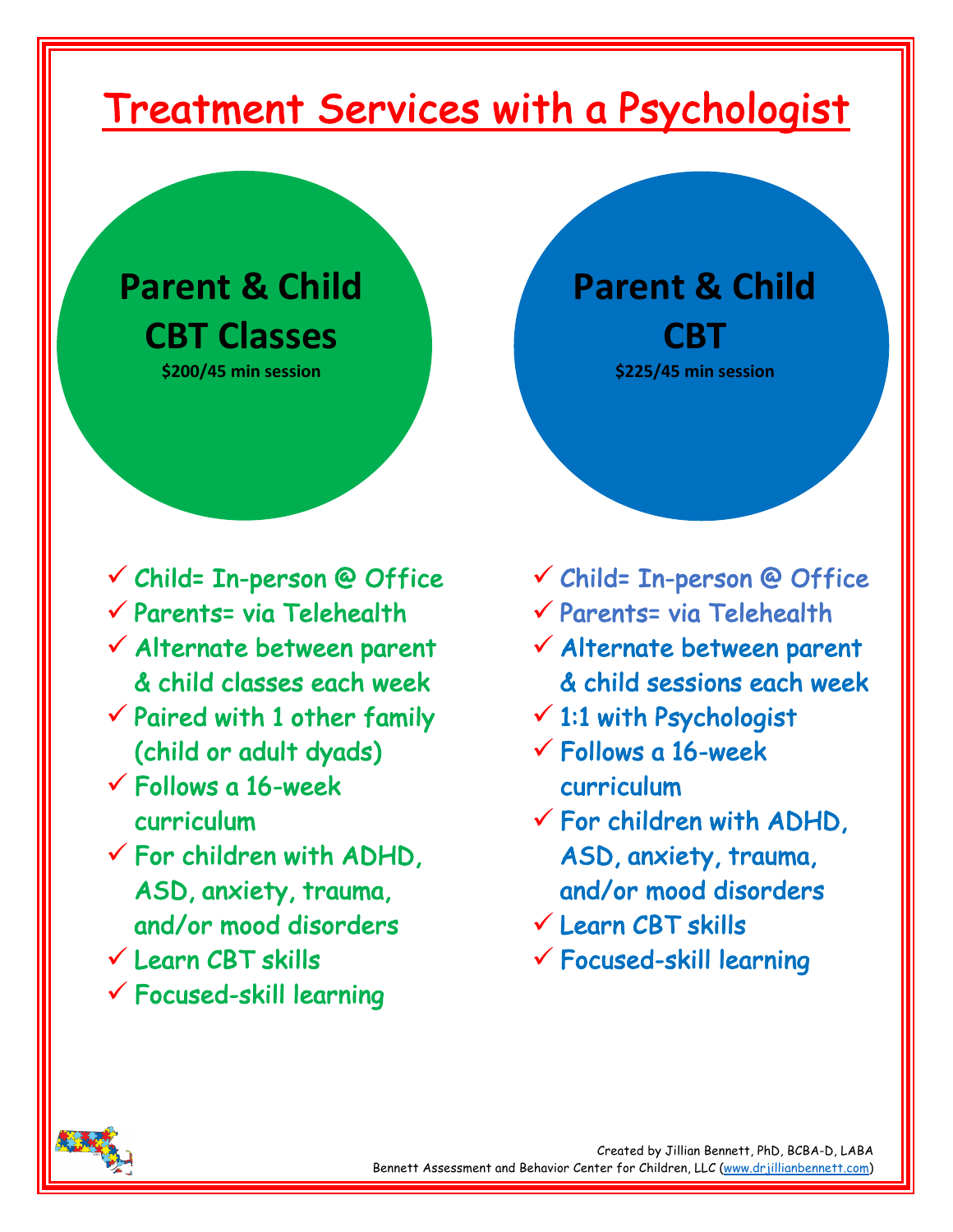### CBT Classes Ages 5-15

#### Why is it important?

We are in the middle of a "mental health crisis." The COVID-19 pandemic has had a negative impact on the social-emotional well-being of children and parents. Families are experiencing increased anxiety, stress, trauma, and depressive symptoms. These classes focus on promoting "good" mental health for children and their parents, just like eating well and exercising promote good physical health.

#### Who is it for?

Families who would like to learn how to communicate their feelings, identify what they are thinking, use coping skills to manage their emotions, gain better control over their words and behavior, and learn how to think more positively about themselves and others. Sometimes children have a diagnosis of ADHD, anxiety, trauma, mood disorders, and/or ASD, but not all children have diagnoses.

#### What is it?

Classes are based on the principles of Cognitive Behavioral Therapy (CBT). The goal is to help children and parents identify their thoughts and feelings, practice coping skills, restructure negative and/or rigid thinking patterns, and learn how to better manage stress.

#### What are the class sizes?

Each child is paired with 1 other child who is matched for age and ability level. The parent(s) of each child dyad are paired together in parent sessions.

#### How long does it take?

Classes are 1 x week, afterschool for children and in the morning or early afternoon for parents. They last for 45 minutes and run for 16 weeks, alternating each week between child classes and parent classes. Sometimes families want more than 16 weeks of classes and/or would like to change to individual CBT. This can be offered to families when available, and if appropriate.

#### How are sessions structured?

You and your child will learn each skill, participate in exercises and activities, and learn how to apply it to your own life.

#### How much does it cost?

The cost is \$200/child or parent session. Families pay per class. Financial hardship discounts are also available, as needed.

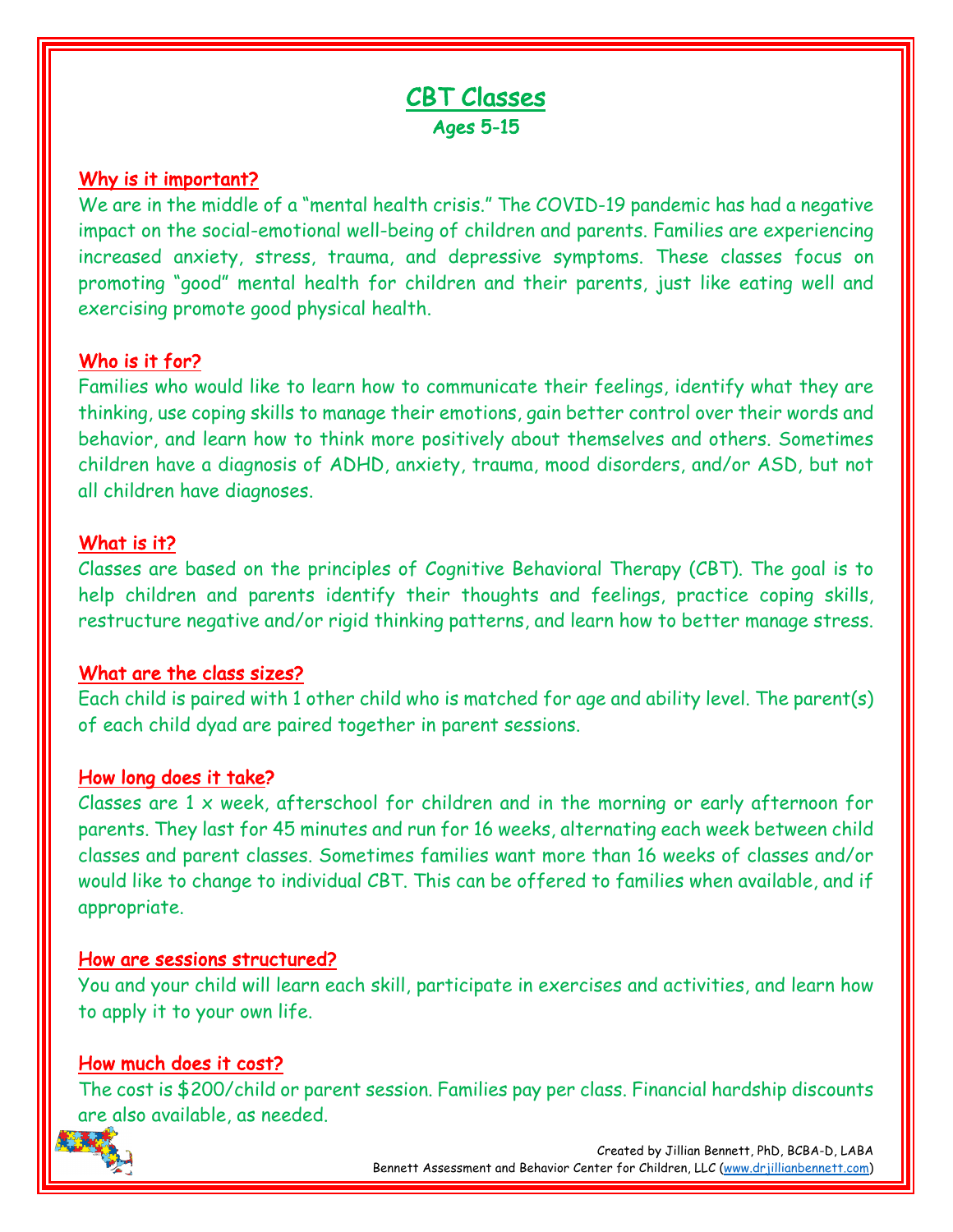## Individual CBT Ages 3-15

#### Why is it important?

We are in the middle of a "mental health crisis." The COVID-19 pandemic has had a negative impact on the social-emotional well-being of children and parents. Families are experiencing increased anxiety, stress, trauma, and depressive symptoms. CBT focuses on promoting "good" mental health for children and their parents, just like eating well and exercising promote good physical health.

#### Who is it for?

Families who would like to learn how to communicate their feelings, identify what they are thinking, use coping skills to manage their emotions, gain better control over their words and behavior, and learn how to think more positively about themselves and others. Sometimes children have a diagnosis of ADHD, anxiety, trauma, mood disorders, and/or ASD, but not all children have diagnoses.

#### What is it?

Therapy is based on the principles of Cognitive Behavioral Therapy (CBT). The goal is to help children and parents identify their thoughts and feelings, practice coping skills, restructure negative and/or rigid thinking patterns, and learn how to better manage stress. You and your child will work 1:1 with a clinical psychologist during sessions. Child sessions are in person and parent sessions are virtual.

#### How long does it take?

CBT is 1 x week, afterschool for children and in the morning or early afternoon for parents. Sessions last for 45 minutes and run for 16 weeks, alternating each week between child and parent 1:1 sessions with the psychologist. Sometimes families want more than 16 weeks of sessions. This can be offered to families when available, and if appropriate.

#### How are sessions structured?

You and your child will learn each skill, participate in exercises and activities, and learn how to apply it to your own life.

#### How much does it cost?

The cost is \$225/child or parent session. Families pay per session. Financial hardship discounts are also available, as needed.